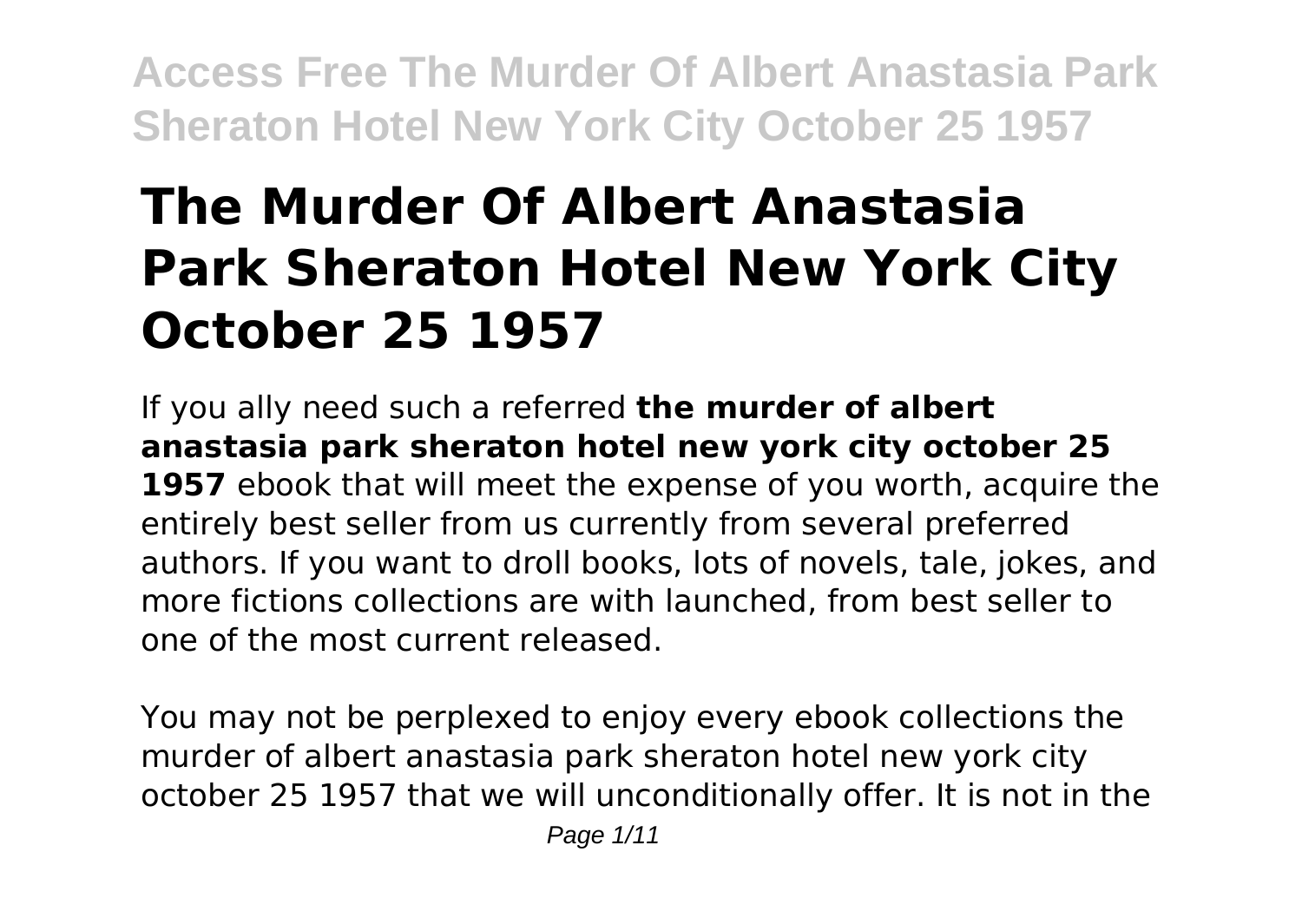region of the costs. It's not quite what you obsession currently. This the murder of albert anastasia park sheraton hotel new york city october 25 1957, as one of the most working sellers here will enormously be along with the best options to review.

How to Open the Free eBooks. If you're downloading a free ebook directly from Amazon for the Kindle, or Barnes & Noble for the Nook, these books will automatically be put on your e-reader or e-reader app wirelessly. Just log in to the same account used to purchase the book.

#### **The Murder Of Albert Anastasia**

Anastasia also had the backing of Joe Bonanno and Luciano, as the family become the Anastasia Crime Family. Enter Genovese… The publicity of the Schuster murder and Anastasia's general greed would have played a big part in his assassination but the role  $y_{i;\alpha}$  Genovese had would be the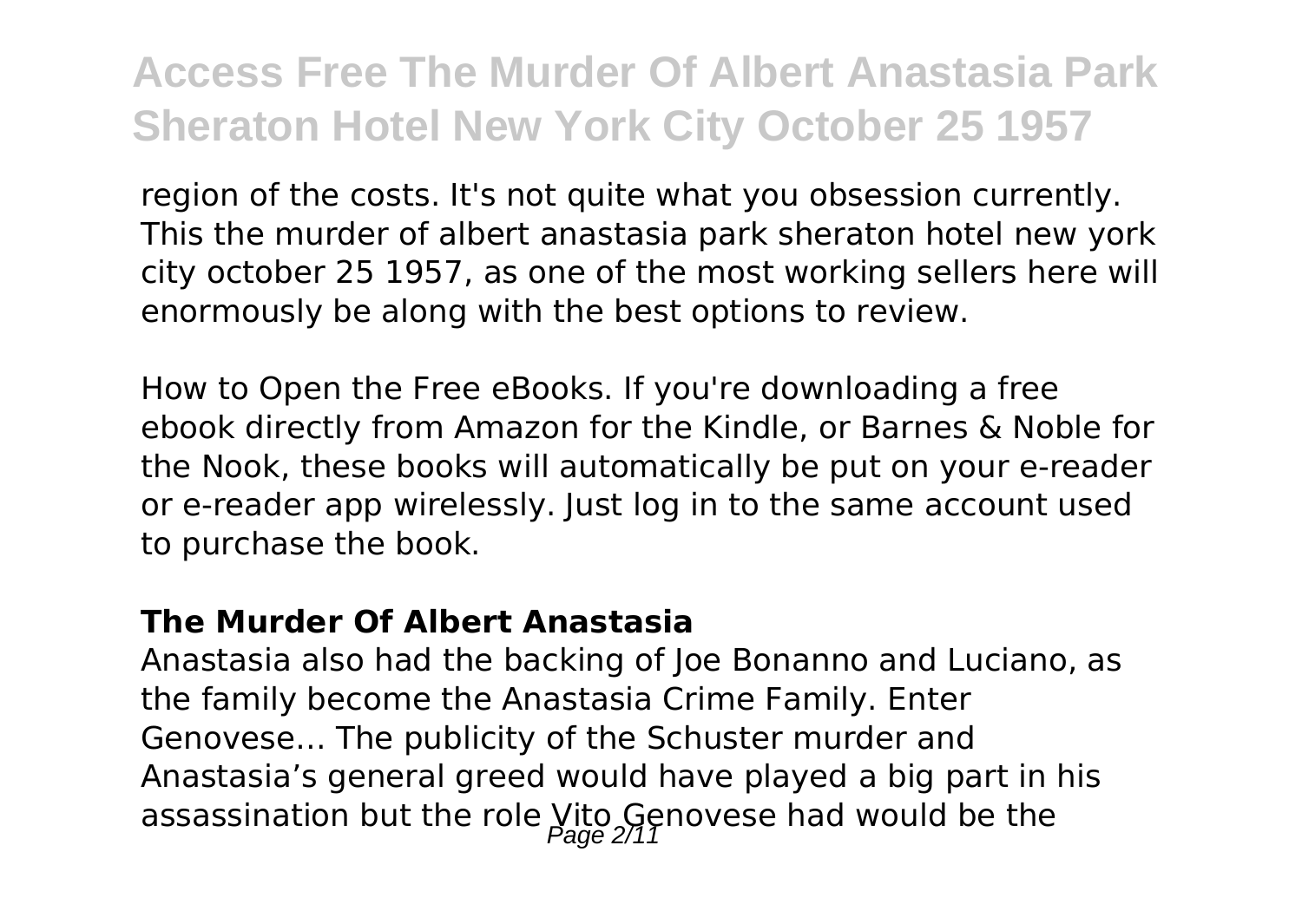pivotal point in Anastasia's downfall.

#### **How Did Albert Anastasia Get Killed? - Death Photos | The NCS**

He also co-ran a virtual 24/7 killing unit named Murder Incorporated. Albert "The Lord High Executioner" or if you prefer "The Mad Hatter" Anastasia was by far the most feared gangster of the 1920's – 1950's. His death scene in that barber shop gave us one of the most iconic mafia pictures ever taken.

#### **Who Killed Albert Anastasia? | Mafia Hitters**

Albert Anastasia, head of the Gambino crime family, rose to power in the 1930s by making murder his business — and then the tables turned. Albert Anastasia is widely considered one of the deadliest criminals in US history.

# **Albert Anastasia, The Powerful Mob Boss Behind Murder,**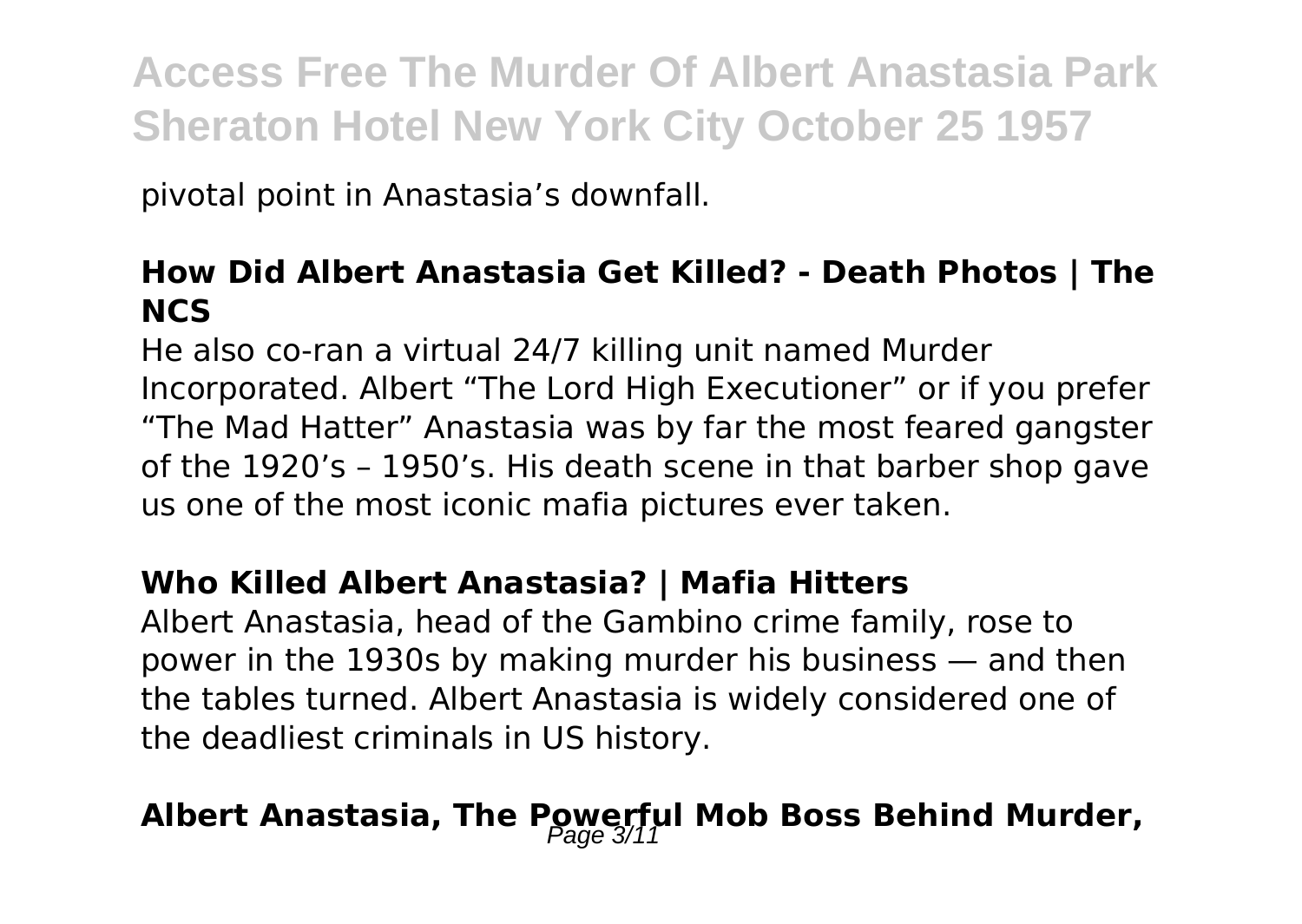#### **Inc.**

Albert Anastasia was one of their star players, right up to the time he became a liability. From his start as an Italian immigrant in Prohibition-era New York to his mysterious death 38 years after reaching New York City, Anastasia was a brutal executioner and traitor to even his closest associates.

**October 25, 1957: Albert Anastasia is murdered by the ...**

Albert Anastasia, the face of Murder Inc. On April 15, 1931, it is alleged Anastasia participated in Masseria's murder after Luciano lured Masseria to a meeting at a Coney Island, Brooklyn restaurant. During their meal, Luciano excused himself to the restroom.

#### **Albert Anastasia - The Original Murder Inc. Part I ...**

Albert Anastasia's Last Shave . At 10:30 A.M., October 25, 1957, Albert Anastasia, the highlord executioner of the mob and retired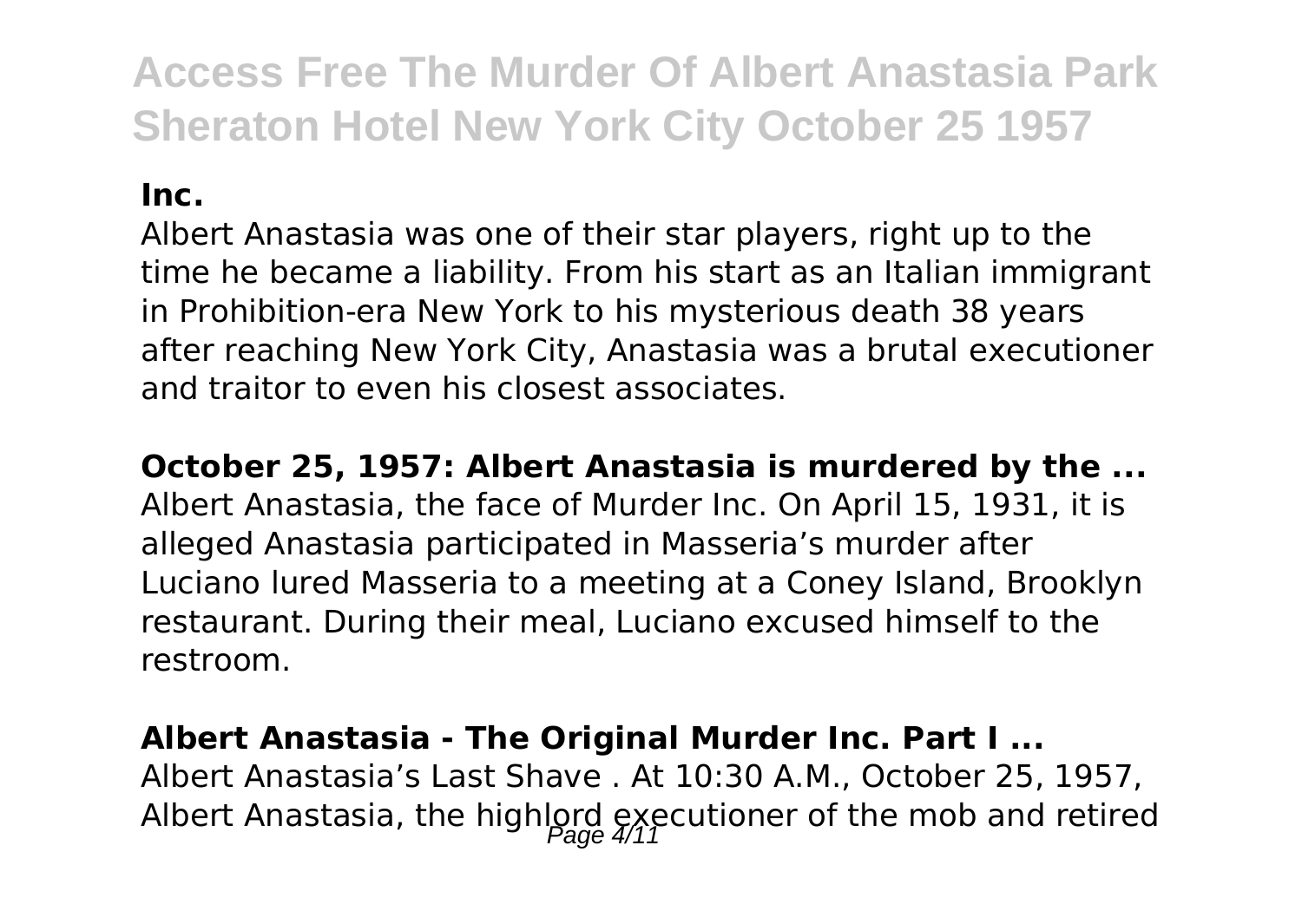CEO of Murder Inc., strutted into Grasso's Barber shop in The Park Sheraton Hotel with his pint sized godson and protege, Vincent Squillante.

### **The Death of Albert Anastasia: Park Central Sheraton Hotel ...**

Albert Anastasia, 55, burly, beetling Lord High Executioner of the old Murder Inc. mob, was shot to death yesterday by hired killers of his own kind in the Park Sheraton Hotel, Seventh Ave. and ...

# **Mobster Albert Anastasia is murdered at a barbershop in**

**...**

Albert Anastasia lies dead in a Manhattan barbershop. With Anastasia's death, the last traces of Murder Inc.'s upper echelon were wiped off the face of the Earth. 1957. George Silk/The LIFE Picture Collection/Getty Images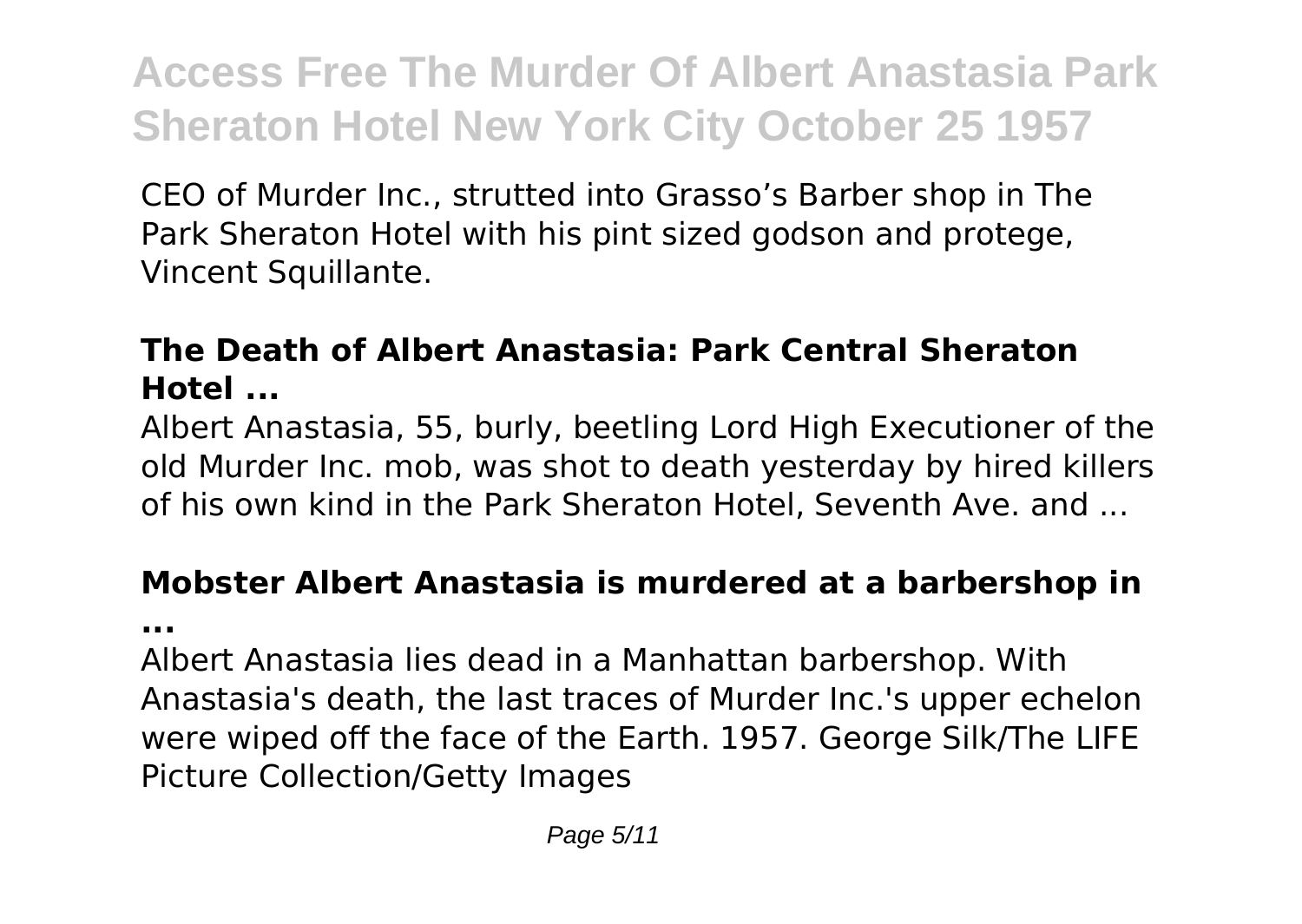#### **33 Photos Of Lepke's Murder Inc., The Mob's Most Brutal ...**

Includes iconic shot of one of the most ruthless figures in organised crime Albert Anastasia who was assassinated as he was shaved in a midtown barber Victims stuffed in suitcases, mobsters taken out mid card-game and bloodied bodies surrounded by crowds of detectives in trench coats and trilbies without any thought for crime scene contamination: This is the history of murder investigation in ...

**Grisly photo series of vintage New York murder scenes ...**

Albert Anastasia was perhaps one of the most feared and notorious gangsters in all of La Cosa Nostra history, he was a feared hitman who earned nicknames like "The Mad Hatter" and "Lord High Executioner". Most believe the reason the media dubbed the American mafia "Murder Inc." was because of Anastasia's violent persona.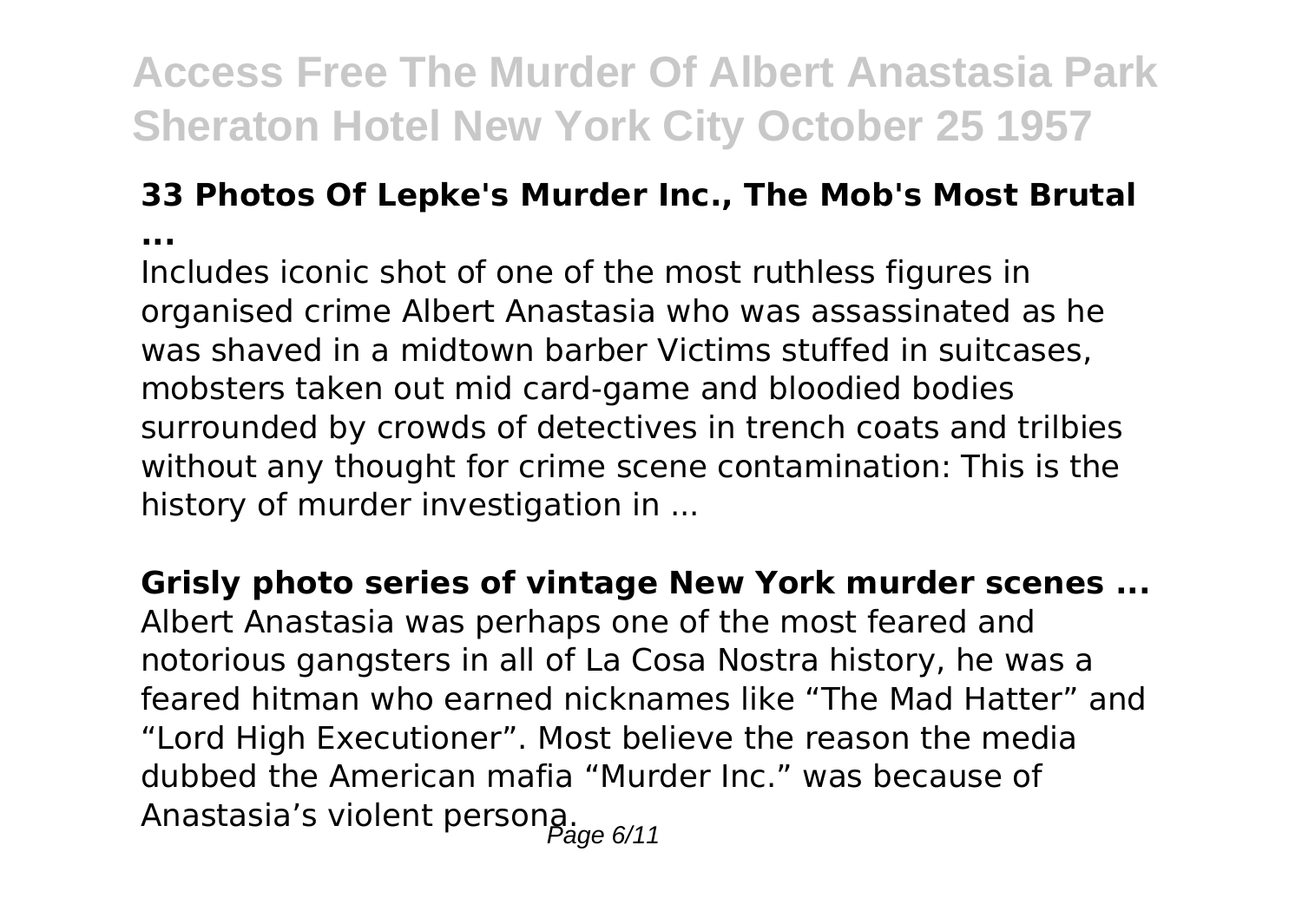### **15 Most Unsettling Photos Of Crime Scenes: New York Edition**

Umberto "Albert" Anastasia (/ ˌ æ n ə ˈ s t eɪ ʒ ə /, Italian: [umˈbɛrto anasˈtaːzja]; né Anastasio [anasˈtaːzjo]; September 26, 1902 – October 25, 1957) was an Italian-American mobster, hitman, and crime boss.One of the founders of the modern American Mafia and the founder and boss of Murder, Inc., Anastasia was boss of what became the modern Gambino crime family.

### **Albert Anastasia - Wikipedia**

Albert Anastasia (born Umberto Anastasio, September 26, 1902 – October 25, 1957), was an Italian-American mobster nicknamed the "Mad Hatter" and "Lord High Executioner". He founded the infamous mob hit squad Murder, Inc. and was later the boss of the Gambino Crime Family through 1951 to 1957. His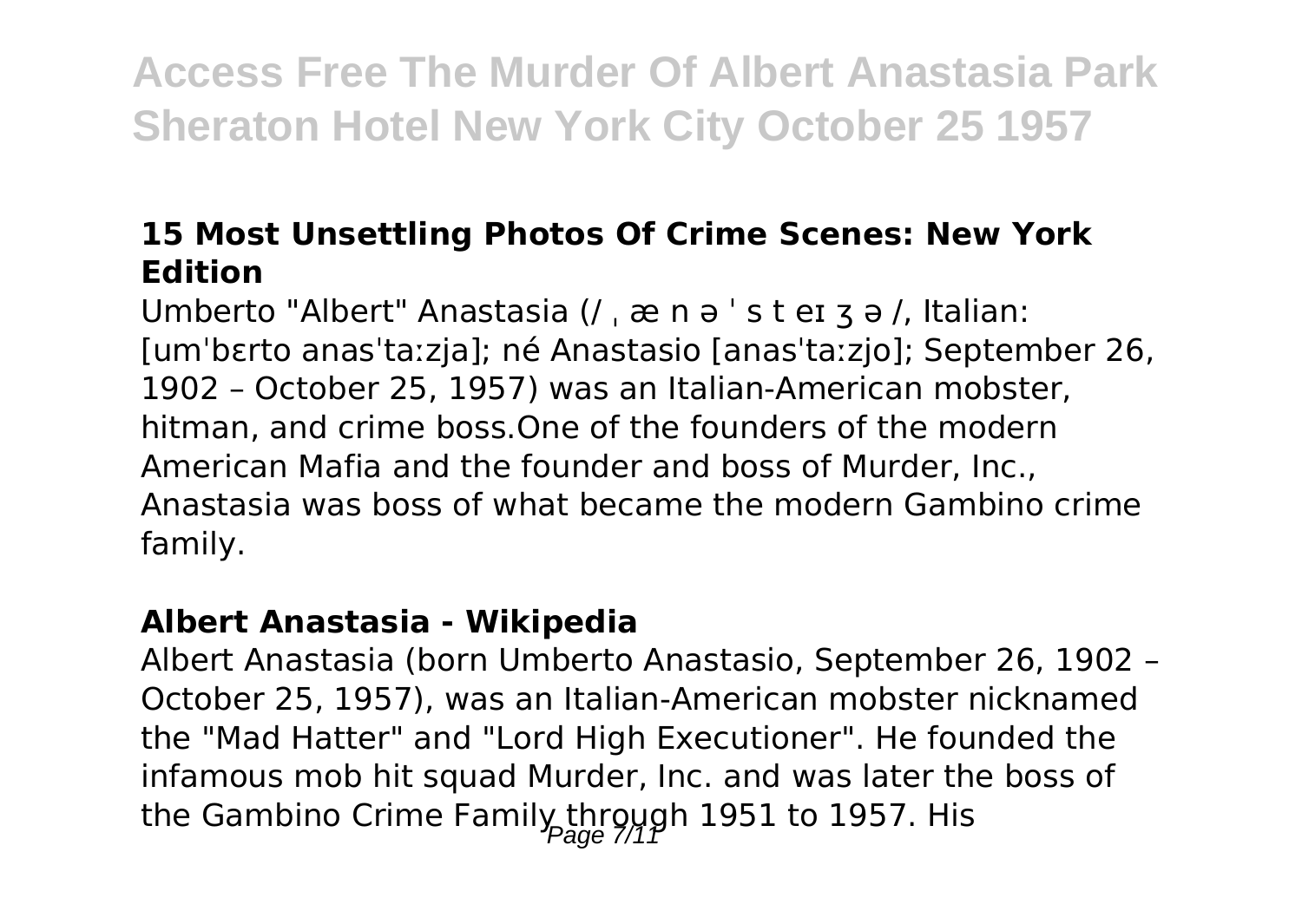assassination remains one of the most notorious mob slayings in history. 1 Early years in ...

#### **Albert Anastasia | Mafia Wiki | Fandom**

Albert Anastasia (pronounced ah-nah-STAH-zee-ah) (born Umberto Anastasio, September 26, 1902 – October 25, 1957) was one of the most ruthless and feared Cosa Nostra mobsters in United States history. A founder of the American Mafia, Anastasia ran Murder, Inc. during the prewar era and was boss of the modern Gambino crime family during most of the 1950s.

#### **Albert Anastasia | Murder Inc - The Gangster Report**

Albert Anastasia was an Italian–American gangster, hitman, and crime lord, who once controlled the organized crime industry in the US. Regarded as one of the deadliest criminals of all time in the US, he co-founded the modern American mafia. Anastasia was the leader of the modern Gambino crime family.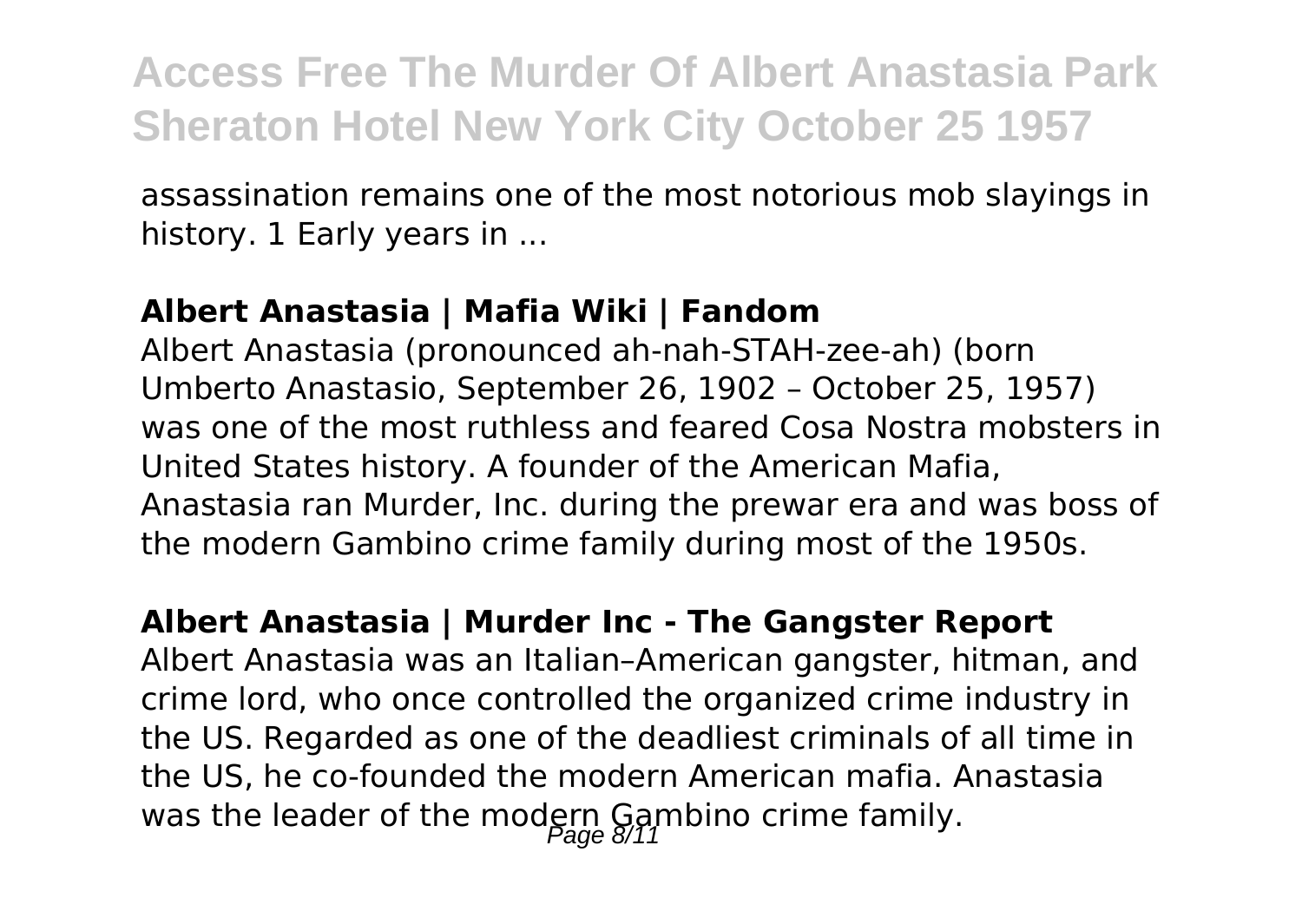### **Albert Anastasia Biography – Facts, Childhood, Family Life ...**

No one was ever charged with Anastasia's murder. Mob informant loe Valachi would shed some light on the killing years later when he became the first made man to cooperate with the FBI. Albert Anastasia Timeline 9/26/1902 Umberto Anastasio was born in Calabria, Italy. His name would later become Albert Anastasia.

### **The Most Feared Mafia Boss That Ever Lived | Mafia Hitters**

Murder, Inc. was destroyed when Murder Inc., hitman Abe Reles turned informant in 1940. Anastasia went on to become head of the Gambino crime family in the 1950s. He was shot to death in the barber shop of the Park Sheraton Hotel, now called the Park Central Hotel. Oragnized Crime Figure.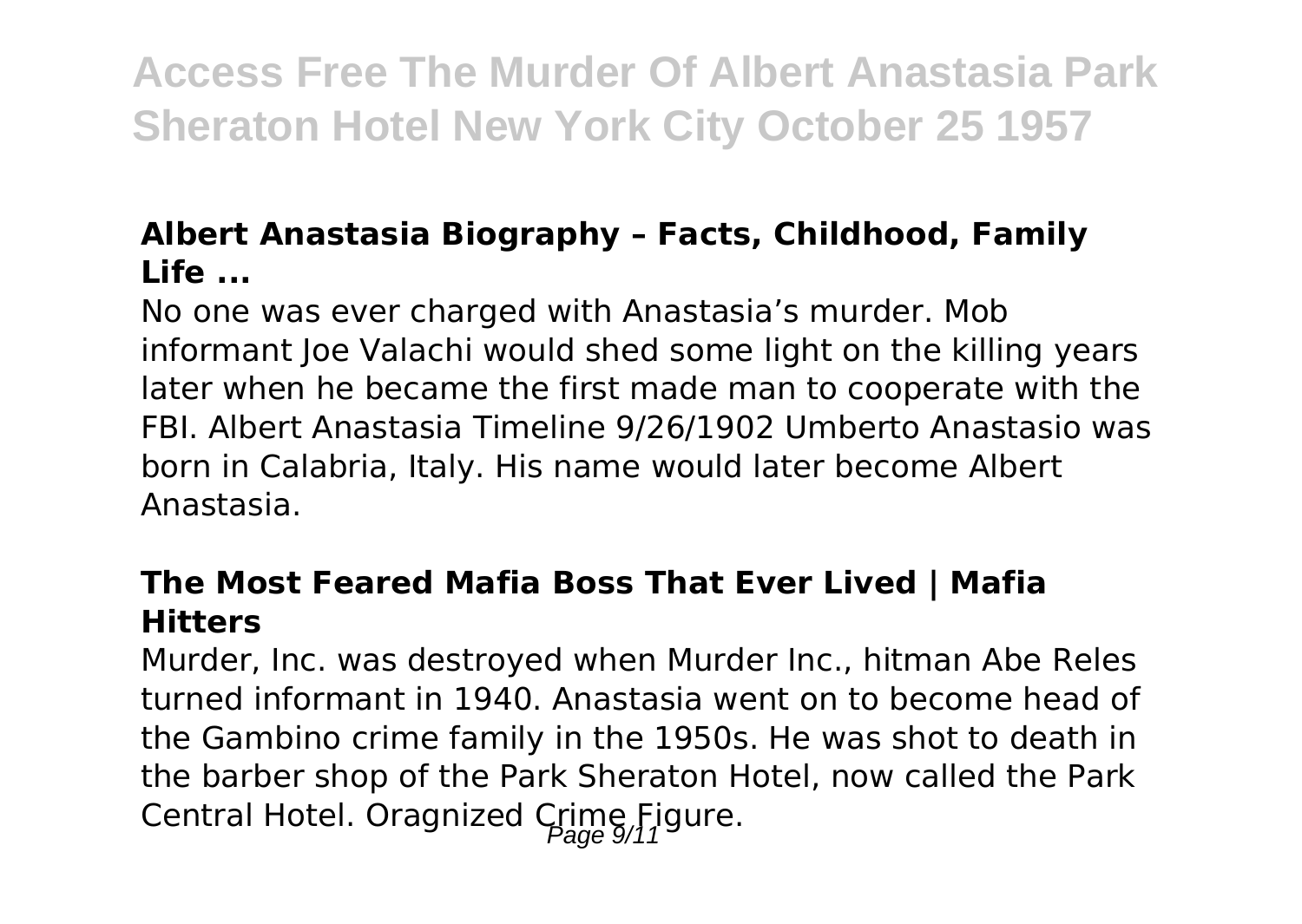# **Albert Anastasia (1902-1957) - Find A Grave Memorial**

The murder of Albert Anastasia was the inspiration for the scene in the 1972 Francis Ford Coppola movie "The Godfather," adapted from the Mario Puzo novel, where Moe Green, a Las Vegas casino proprietor, is gunned down on a massage table by two masked hit men.

### **Albert Anastasia - Murder Inc. FBI Files**

Albert Anastasia was a Murder, Inc. hitman who was responsible for the murders of Dutch Schultz and Frank Scalice and later became the boss of the Gambino crime family. He was a close ally of Genovese crime family boss Frank Costello, and in 1957, Costello's rival Vito Genovese ordered Anastasia's murder, which caused uproar within the Italian Mafia. Albert Anastasia was born in Calabria and ...